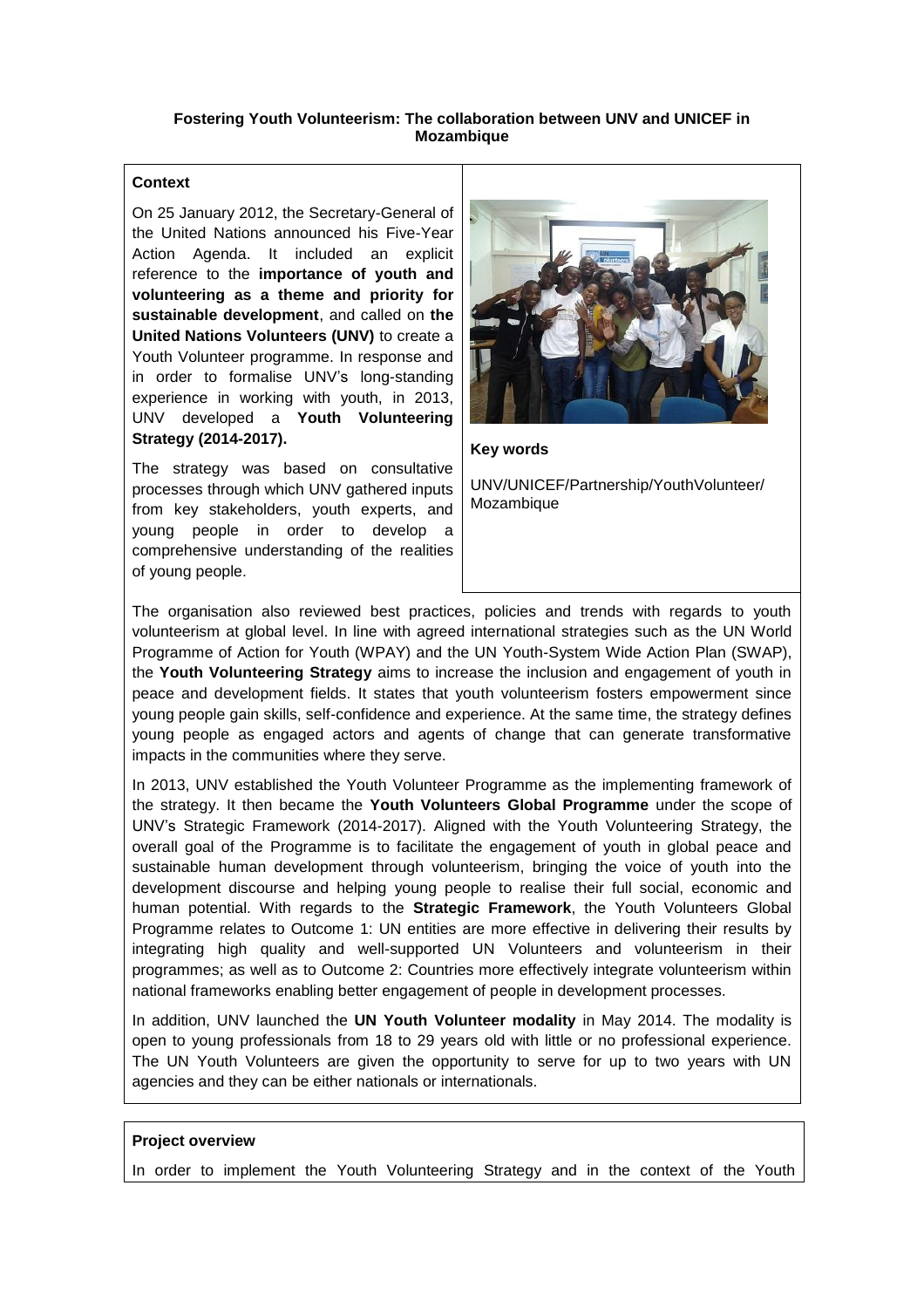Volunteers Global Programme, UNV looked for **new opportunities to integrate UN Youth Volunteers into UN agencies' programmes.** Taking into consideration **UNICEF**'s focus on youth and its mandate to advocate for the protection of children's rights, to help meet their basic needs and to expand their opportunities to reach their full potential, the agency appeared as a natural fit to collaborate with on Youth Volunteering.

UNICEF agreed to pilot the UN Youth Volunteer modality and UNV and UNICEF worked together to explore the possibility of a UNV Youth group modality; recruiting and supporting the placement of a group of young people at the same time. In 2014, UNICEF Headquarters launched a call to its field offices to take part in the pilot programme. Initially, it was expected to be rolled-out in ten countries with 20 UN Youth Volunteers per country, yet **UNICEF Mozambique** was the first agency to agree to a two-year pilot programme with UNV (2014- 2016). The pilot had three key objectives: to increase the direct participation of young people in the work of UNICEF in Mozambique, to support the development of youth volunteerism in Mozambique and to build national capacity especially with young people. Additionally, UNICEF Mozambique and UNV wanted to examine if the recruitment of youth volunteers as a group was a more effective and efficient working model than individual volunteer deployments.

A group of **twelve national youth volunteers (UNYVs)** was deployed, and **one international youth volunteer coordinator** was added to monitor and support the national volunteers. The youth coordinator arrived in September 2014 in Maputo and the national youth volunteers began their assignments in March 2015. Some national volunteers were deployed to the Programme Coordination section while others were spread across UNICEF thematic units: Protection, Education, Health and Communication, Advocacy, Participation, and Partnerships (CAPP). All volunteers were deployed to the UNICEF office in Maputo, except for two volunteers deployed to the UNICEF Protection Section who were based in Tete and Zambezia with local partner organisations (Linha Fala Criança and the Maputo Youth Justice Pilot). In May 2015, following miscommunications between UNV and UNICEF about the original intended length, both organisations decided to shorten the pilot to one year.

# **Performance**

UNICEF Mozambique coordinated the pilot phase with UNV Headquarters and the UNV Mozambique field unit. Both organisations mentioned that the pilot was successful and that **it met its initial objectives**. Furthermore, the collaboration was perceived by the key actors as beneficial for the volunteers themselves and at the same time for UNV and UNICEF.

Aged between 18 and 29 years, the twelve young UNYVs were provided with an **opportunity to contribute to, and to learn about, global peace and sustainable human development** in the specific context of children's rights. They were exposed to UNICEF's core activities and they acquired a better knowledge of UNICEF's work. They were able to put into practice their knowledge and skills, as well as to build their capacities through their assignments.

At the same time, the youth volunteer modality provided **an opportunity to UNICEF to strengthen its activities**. The UNVs contributed to UNICEF's development initiatives by bringing to the organisation their motivation and specific skills and knowledge in various areas such as technology for development (T4D), coordination and management, communication, child protection and survival, social mobilisation for education, community health care, etc. The UNYVs provided ongoing support and follow-up on specific programmes as well as with partner organisations. Furthermore, being young people themselves, the UNVs were able to connect more easily to other young people. In the particular case of HIV and adolescent programming, they provided enriched feedback about the relevance of programming content.

The collaboration between UNV and UNICEF allowed UNV to **assess the functioning of the UN Youth Volunteer modality** as defined under the Strategic Framework 2014-2017. The two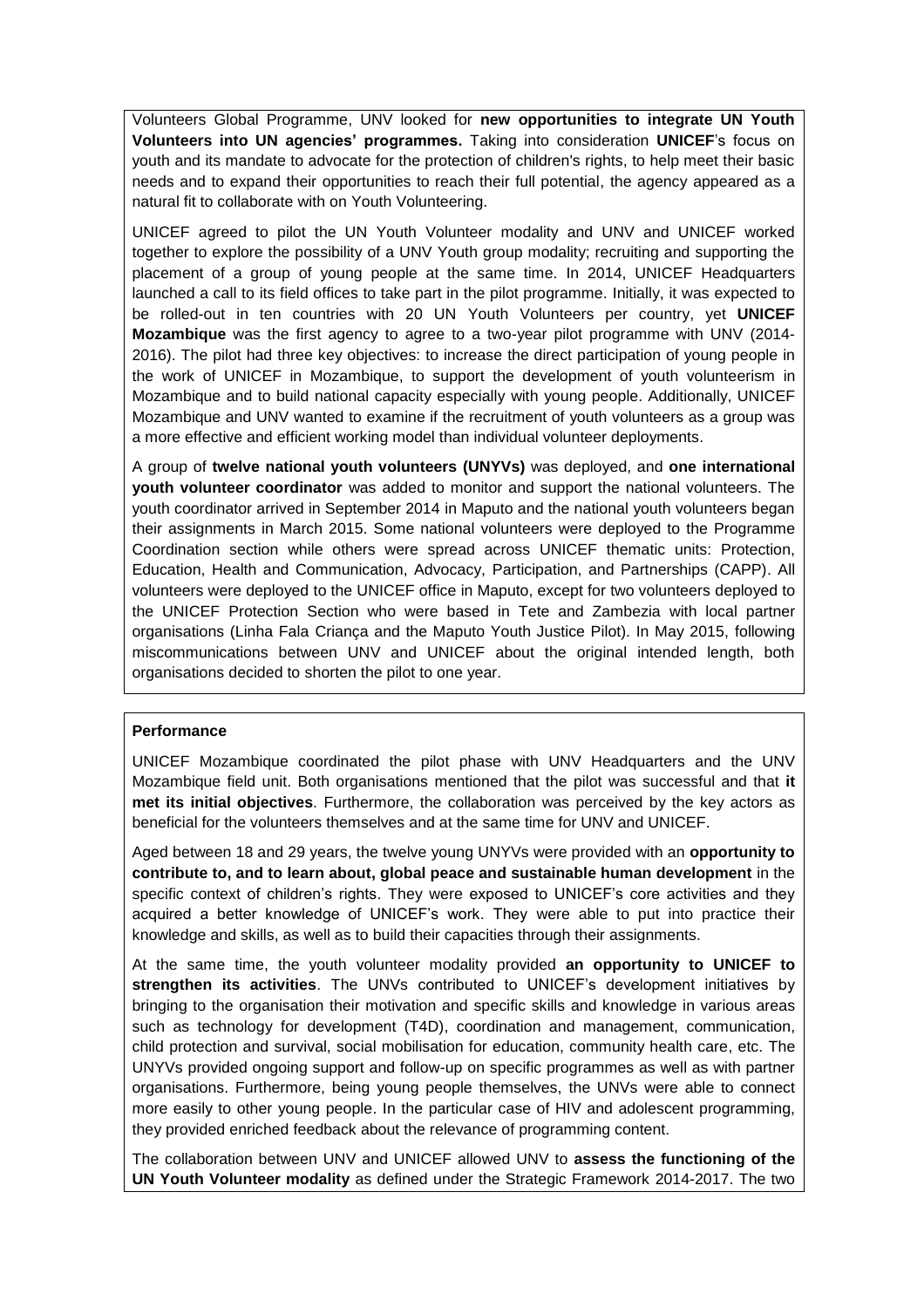organisations paid specific attention to the group placement element, which consisted of recruiting and supporting the placement of a group of young people at the same time. Some strengths of the modality were identified. Both management and administration were facilitated by the group modality. For instance, the induction and training processes were done at the same time for all volunteers, which saved time and resources and facilitated the promotion of team spirit between the future youth volunteers.

Finally, through the experience, UNV increased its visibility and recognition as an effective volunteer organisation within the United Nations system. The UNV field unit in Mozambique worked together with UNICEF to train, prepare and coach the UNYVs in order to ensure that they would produce the expected results. It also collaborated with UNDP to provide the necessary management, support and operational backstopping to the volunteers.

# **Lessons Learned & Upscaling**

Although the pilot was considered a success, **several challenges were faced** during its implementation, which ranged from operational difficulties encountered by volunteers to coordination issues between UNV and UNICEF.

**Operational challenges** included among others, **difficulties to communicate in English**, issues related to **payments** and **recruitment** challenges. Through their assignments, UNYVs encountered difficulties to work in English and showed some interest in improving their level. However, the contract modality (six-months contracts renewed) and the allowance for training they received (USD 250 for six months) constituted challenges since courses in Maputo were expensive (USD 700-800).

Related to payments, two UNYVs received higher resettlement allowances by mistake. This caused some concerns among other UNYVs who were paid less. Furthermore, the international UNYV coordinator was subjected to the youth modality and as such received a VLA lower than what international UNVs usually receive. She had difficulties to meet her day-to-day basic needs, which challenged her performance as a coordinator.

The recruitment of the twelve UNYV was highly demanding for UNV Mozambique. Once in place, the UNYV coordinator was in charge of the recruitment process together with two people from UNV Field Unit. The process ranged from the development of the Terms of References to the selection and it took six months to recruit the twelve UNYVs. As a result, the international coordinator's assignment ended before the UNYVs' did. UNICEF hired the coordinator as a consultant for three months to enable her to continue her work but the group was left without a coordinator for the last three months.

Regarding the **cooperation between UNV and UNICEF,** challenges and delays were faced due to the lack of common tools and modalities. UNV and UNICEF have different financial and operational modalities and having diverse systems led to delays in the procurement of training materials, flight tickets and other administrative support to the UNYVs.

Based on the challenges faced, **the key learnings** were related to information sharing and cooperation between the two organisations. UNV and UNICEF understood the importance of putting in place shared mechanisms and tools to better plan and foster cooperation and information sharing. The stakeholders mentioned that working on having all relevant information available in one place accessible by UNV and UNICEF Mozambique could have facilitated cooperation and as a result boost the pilot efficiency.

Overall, despite the challenges, **the youth volunteer pilot has set a precedent for UNICEF Mozambique** to understand why including more young people as part of its team is important to reach its goals and fulfil its mandate. At the same time, it has permitted UNV to promote Youth Volunteerism and to assess the functioning of the UNV Youth group modality. The pilot also